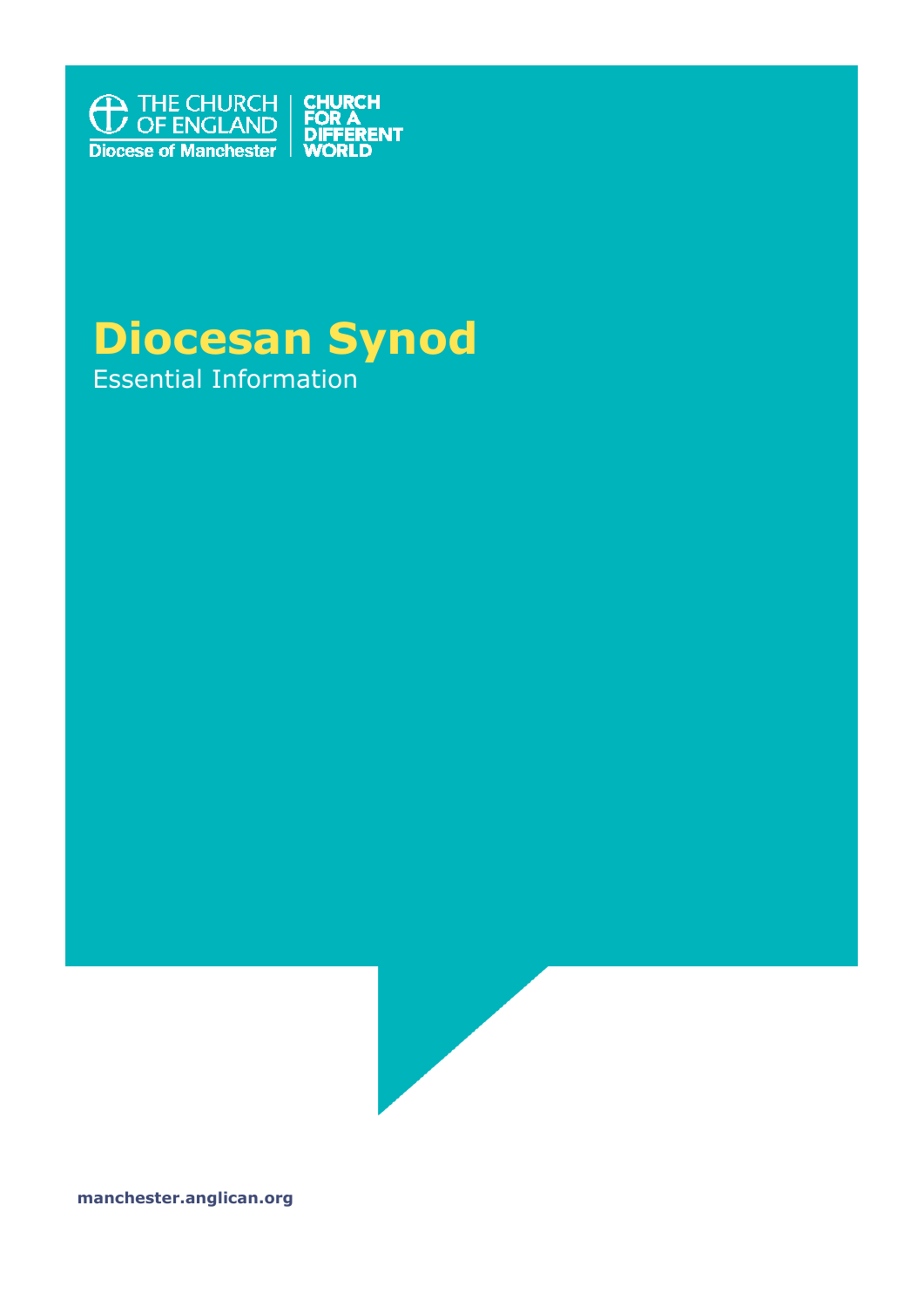## **How many Synods are there?**

Diocesan Synods are usually held three times a year, in Spring, Summer and Autumn and move to various venues around the Diocese. Some of the recent venues include Manchester Cathedral, St Paul's Church in Kersal Moor, Trinity High School in Hulme, Canon Slade School in Bolton and Waterhead Academy in Lees, near Oldham.

#### **When does the meeting begin?**

Diocesan Synods are usually held on a Saturday morning between 9.30am and 1.00pm. There is usually a coffee break approximately half way through the meeting. Each meeting begins with an act of worship which may be led by the Bishop, a member of the Diocesan Synod or a person or group who will be leading an item during the meeting.

## **How is the agenda composed?**

The agenda for both the Diocesan Synod and the Bishop's Council is the responsibility of the Synod Arrangements Committee. Agenda items to be considered for inclusion should be sent to the Diocesan Secretary. Agenda items can also come as a referral from General Synod, a motion submitted by Deanery Synod, or matters brought to Synod by one of the Boards or Committees of the Diocese.

## **Are there any specific rules?**

All the rules concerning Diocesan Synod can be found in the Diocesan Synod Standing Orders – available on the diocesan website.

#### **How does Synod work?**

Diocesan Synod is chaired by the President (The Bishop) or the Vice-Presidents (Chairs of the Houses of Clergy and Laity).

The agenda normally states who will be putting the motion and the usual conduct of meetings is that this person introduces the motion and then the chairman opens the debate to the floor. To participate in a debate members simply raise their hands and wait to be called by the Chair. When called to speak, members make their way to the lectern and state their name and deanery before making their contribution. At the conclusion of the debate the person putting the motion is given an opportunity to respond to the points made before any amendments and motion are put to the vote.

Standing Orders 49 – 55 deal with the when, what and how of amendments. Although there is provision for the Chairman to accept an amendment during Synod which has not previously been notified this is unlikely to occur. You will find the date by which amendments should be notified to the Diocesan Secretary at the end of each agenda.

# **Questions Under Standing Order 75**

This Standing Order allows members to ask questions of the officers of Synod (Diocesan Secretary and Registrar) or the chairman of Boards and Committees within the Diocese. The date by which these questions have to be submitted is printed at the end of each agenda. The Synod Arrangements Committee particularly wishes to draw members' attention to this opportunity as they believe that it is under-utilised.